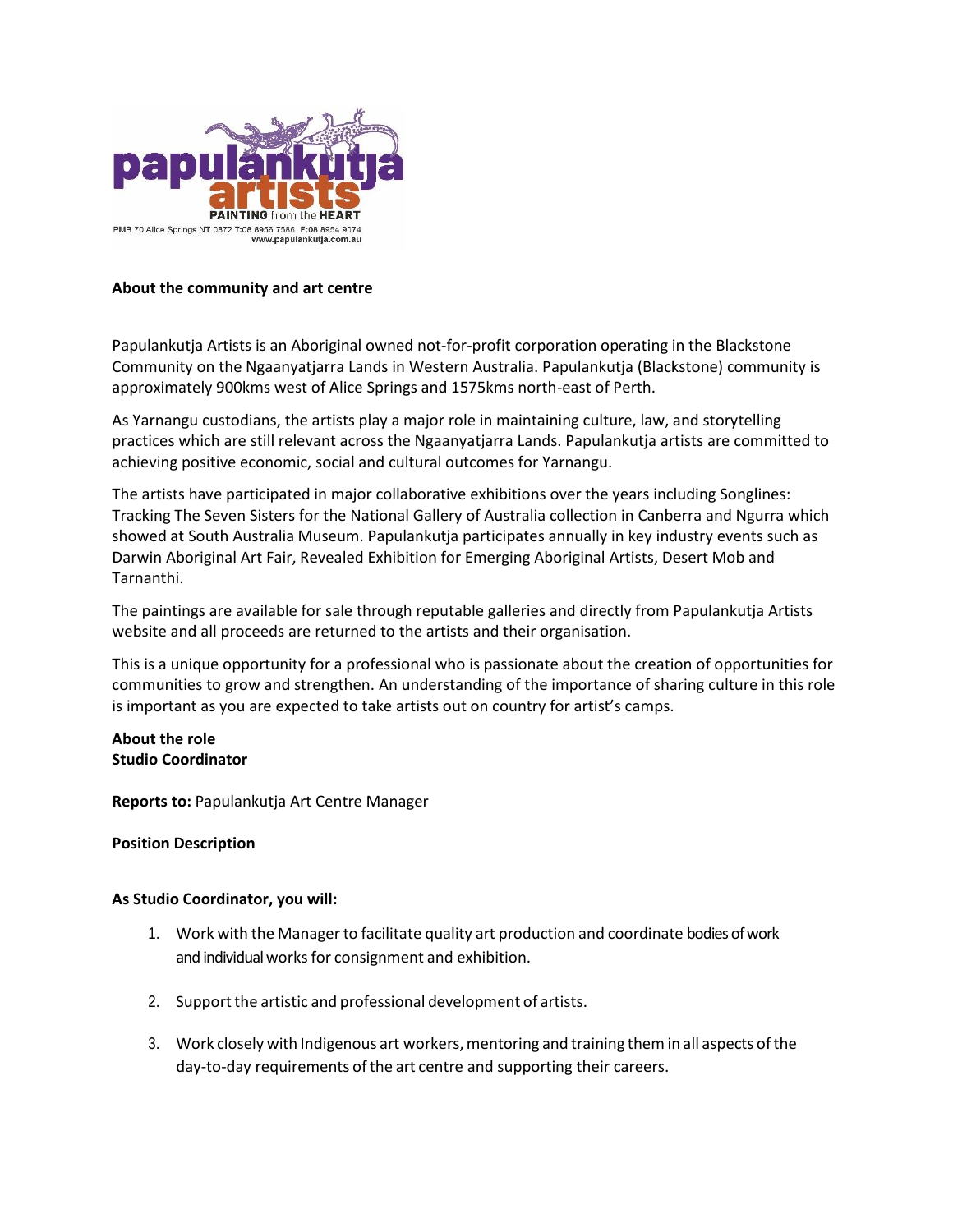- 4. Coordinateart workerstoensurethestudiois kept anorganised,well-stocked, cleanandsafe spacefor artists to work in.
- 5. Deliver customer service and sales to visitors at the art centre, onsite and online, as well as coordinate the freight and packaging of artworks for exhibition, consignment, and online sales.
- 6. Ensurethe supply andmaintenanceofartmaterials andensureartists andart workers use materials to the highest professional standards.
- 7. Photograph art works to the highest possible standards and catalogue artworks using the art centres SAM database in conjunction with the art workers.
- 8. Update the artists stories and biographies on the SAM database and website as required and maintain accurate records of the art centres membership.
- 9. Provide administration supportto theManagerwith regardsto the general business and day-to-day operation ofthe art centre as well as marketing and project management as instructed by the Manager.
- 10. Respect and encourage maintenance of Indigenous language culture and tradition.
- 11. Assist with events such as bush trips, onsite exhibitions and art fairs.
- 12. Youmay also be required to traveltomeetings and eventsregionally and interstate supporting artists to attend industry events.
- 13. Provide artists with social support when required such as driving them to and from home or outstations if required.
- 14. Participate in professional development as required by the art centre.

#### **Salary Package**

#### **1. Remuneration**

- $\Box$  The salary rangeis between \$60k- 65k (dependent on experience) plus superannuation as per current legislation
- $\Box$  Salary sacrifice packaging is available (capped)
- $\Box$  12 month contract (renewable dependent on funds being secured)

#### **2. Hours of work**

37.5 hours per week. Usual hours will be Monday – Friday, 9am - 5pm.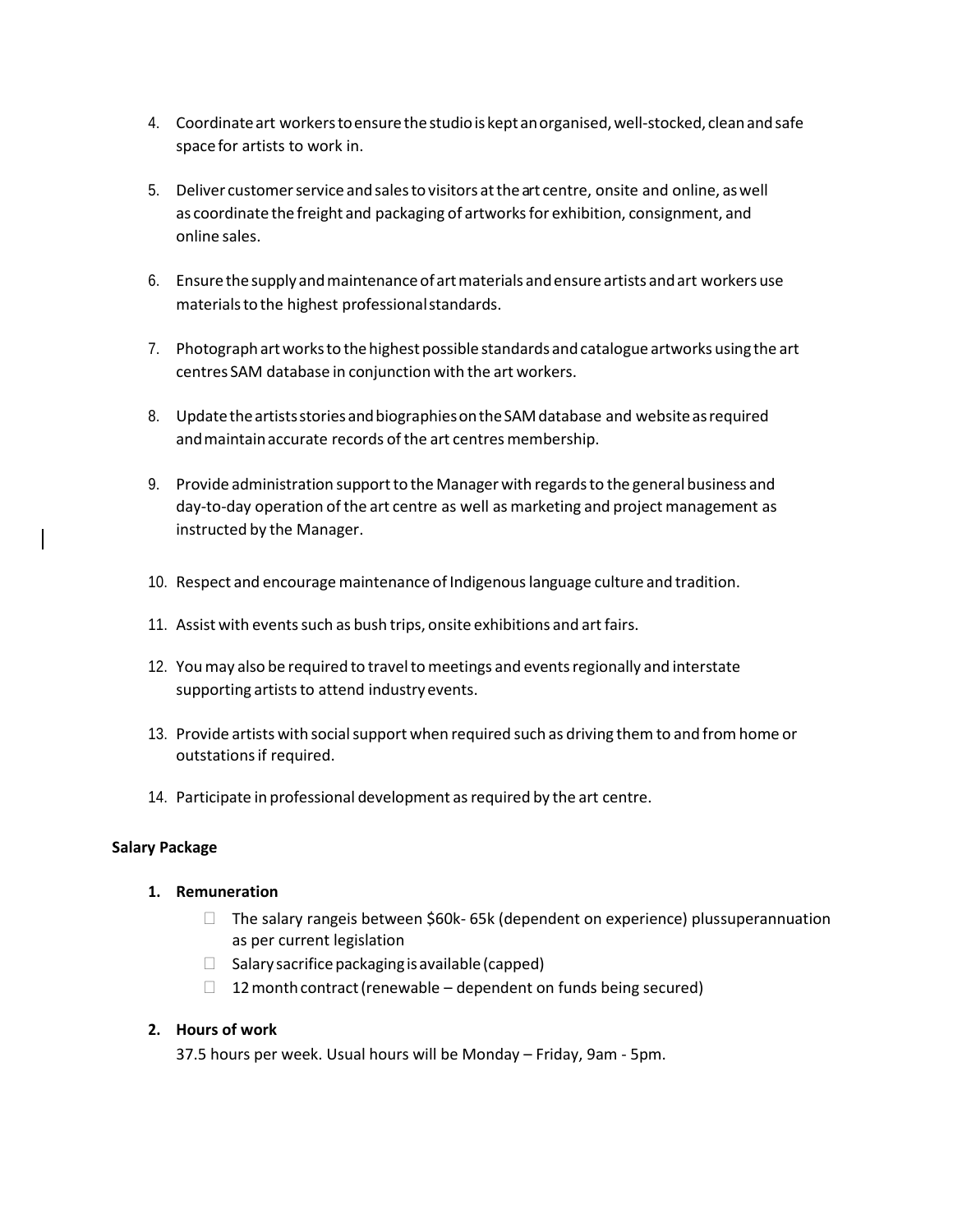## **3. Travel**

Relocation costs are available for this position.

## **4. Accommodation**

Accommodation and utility bills will be discussed with you at the interview.

## **5. Annual Leave**

6 weeks annual leave (based on completion of ordinary hours)

# **6. Time off in Lieu**

Where approved by the Art Centre Manager, youmay take time offin lieu (TOIL), up to a maximum of 10 days.

# **7. Conditions**

Staff employed by the art centre are expected to abide by the relevant sections of the Indigenous Australian Art Commercial Code of Conduct.

By-laws apply to all residents and visitors to Papulankutja (Blackstone) and any breach of bylaws regarding the use of alcohol or other substances is likely to lead to summary dismissal.

**Selection Criteria –** Please respond directly to each of the selection criteria (2 pages maximum);

#### **Essential**

- 1. Tertiary qualifications and/orwork experience in an Arts orrelated industry
- 2. Demonstrated understanding of the Australian Aboriginal artindustry as well as an understanding of contemporary art and the broader visual artsindustry
- 3. Highly developed aesthetic sense and ability to critically assess art
- 4. Experience in exhibitionco-ordination
- 5. Experience working with or mentoring Indigenous groups or individuals
- 6. Experience working with colour,mixing colour and a sound knowledge of colourtheory
- 7. Ability to take quality photographs with a digital SLR
- 8. Capacity to live/work in a remote location
- 9. Ability to multi-task along with a keen eye for detail
- 10. Ability to work in what can be a high-pressure and demanding environment
- 11. Ability to work cooperatively with management in a supporting role
- 12. Current driver'slicense and ability to drive a manual 4WD or a willingness to learn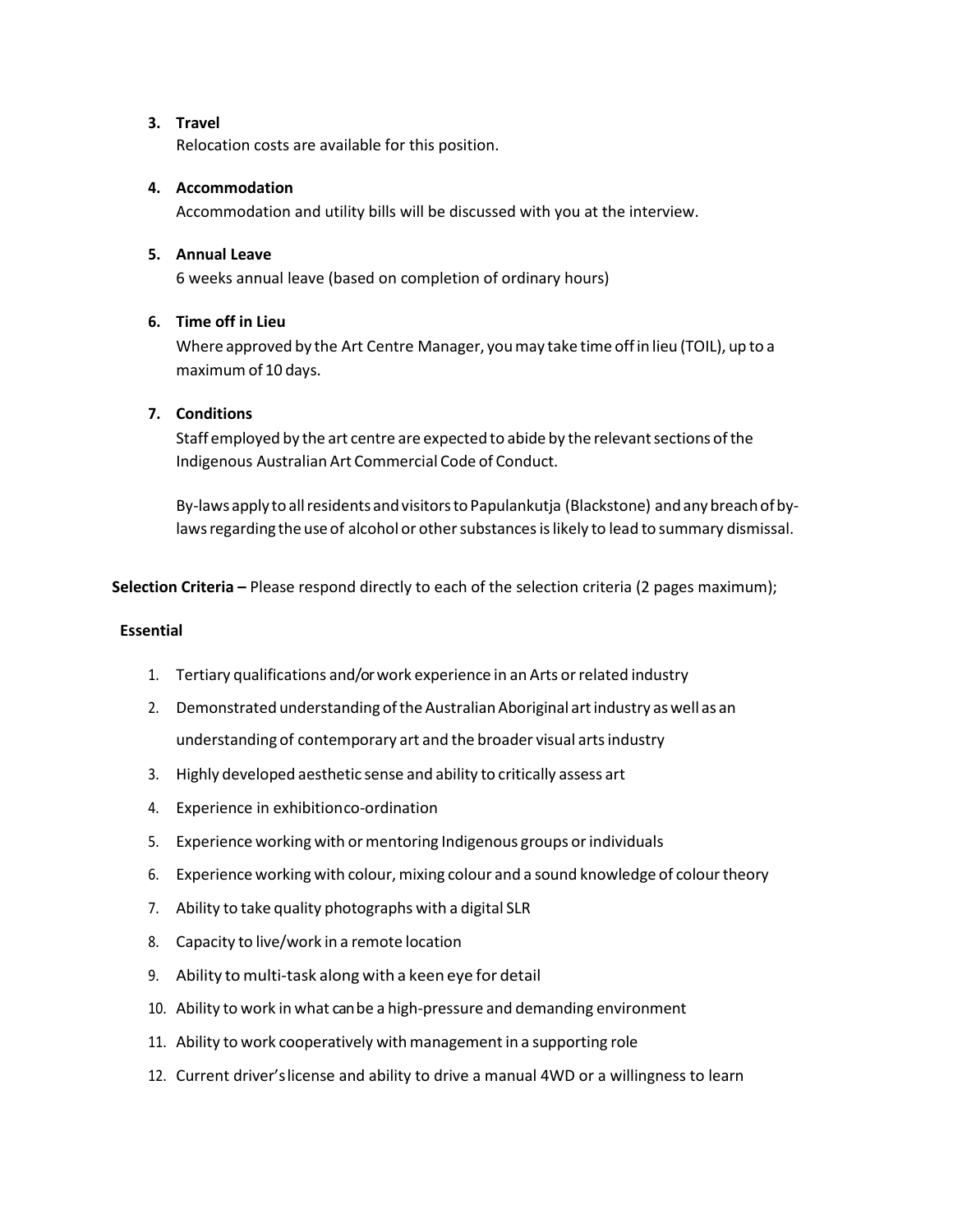#### **Desirable Criteria**

- 13. Experience using onlinedatabases and e-commerce websites such as Webflow
- 14. Adobe Creative Suite skillswill be highly regarded especially InDesign and Photoshop
- 15. Social media and online marketing skills

Applicants that do not address each of the selection criteria will not be considered for an interview.

#### **Submit your application**

Applications must reach the Desart office by 5pm Central Standard Time Friday 10<sup>th</sup> June 2022. The acceptance of late applications will be at the discretion of the Chief Executive Officer of Desart.

Desart is the not-for-profit peak industry body for 36 Central Australian Aboriginal Art & Craft Centres and the Papulankutja Artists Board of Directors has engaged Desart to assist them in the recruitment of their new Art Centre Manager and Studio Coordinator.

For more information regarding this position or the recruitment process please contact Angie Stahl, General Manager on 89534736 or 0438490974.

#### **Email**

Subject: Confidential - Attention: Studio Coordinator, Papulankutja [generalmanager@desart.com.au](mailto:generalmanager@desart.com.au)

#### **Mail**

Attention: General Manager Desart Inc PO Box 9219, Alice Springs, NT 0871

#### **Preparing your application**

Selection of candidates involves a written application, an interview and reference checks. The successful applicantwillalsoneedto apply for a national(Federal) police clearance certificate. Your application should comprise of the following documents and information;

- **Covering Letter** A summary of your background and suitability for the position should be addressed in the covering letter (1 page maximum using a letter template)
- **Resume**  (2 pages maximum including Referees)
	- $\circ$  A summary of your employment history starting with the most recent. Please include dates, name of employer, position title and a brief description of your role
	- o Any training courses you have done in the last two to three years including first aid
	- $\circ$  Any activities outside of work which are relevant to the position you are applying for